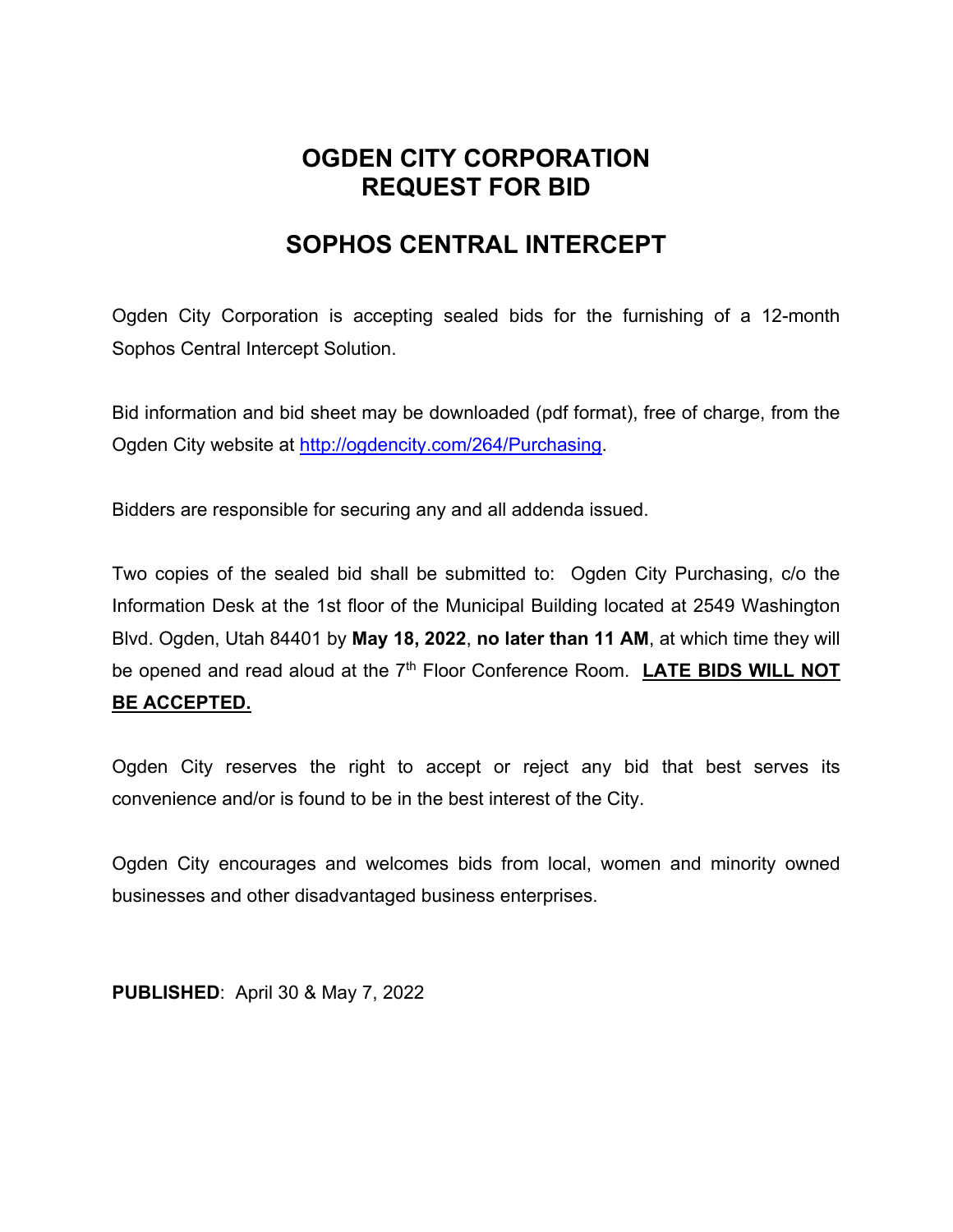# **OGDEN CITY CORPORATION REQUEST FOR BID**

# **SOPHOS CENTRAL INTERCEPT**

**Date:** April 28, 2022

Ogden City Corporation is accepting sealed bids for the furnishing of item(s) described below.

### **Bid Details:**

**Items to be quoted:** Central Intercept X Advanced with XDR and MTR Advanced **Product: MUAJ1GTAA Quantity**: 840 **Specifications**: 500-999 USERS

**Items to be quoted:** RENEWAL- GOV Central Intercept X Advanced for Server with XDR and MRT Advanced

**Product: MVAHIGTAA**

**Quantity**: 140

**Specifications**: 100-999 SERVERS

**Delivery**: Quote FOB Ogden - Monday-Friday 8:00 am – 5:00 pm **Location**: Ogden City Municipal Building 2549 Washington Blvd. ATTN: IT Division Ogden, UT 84401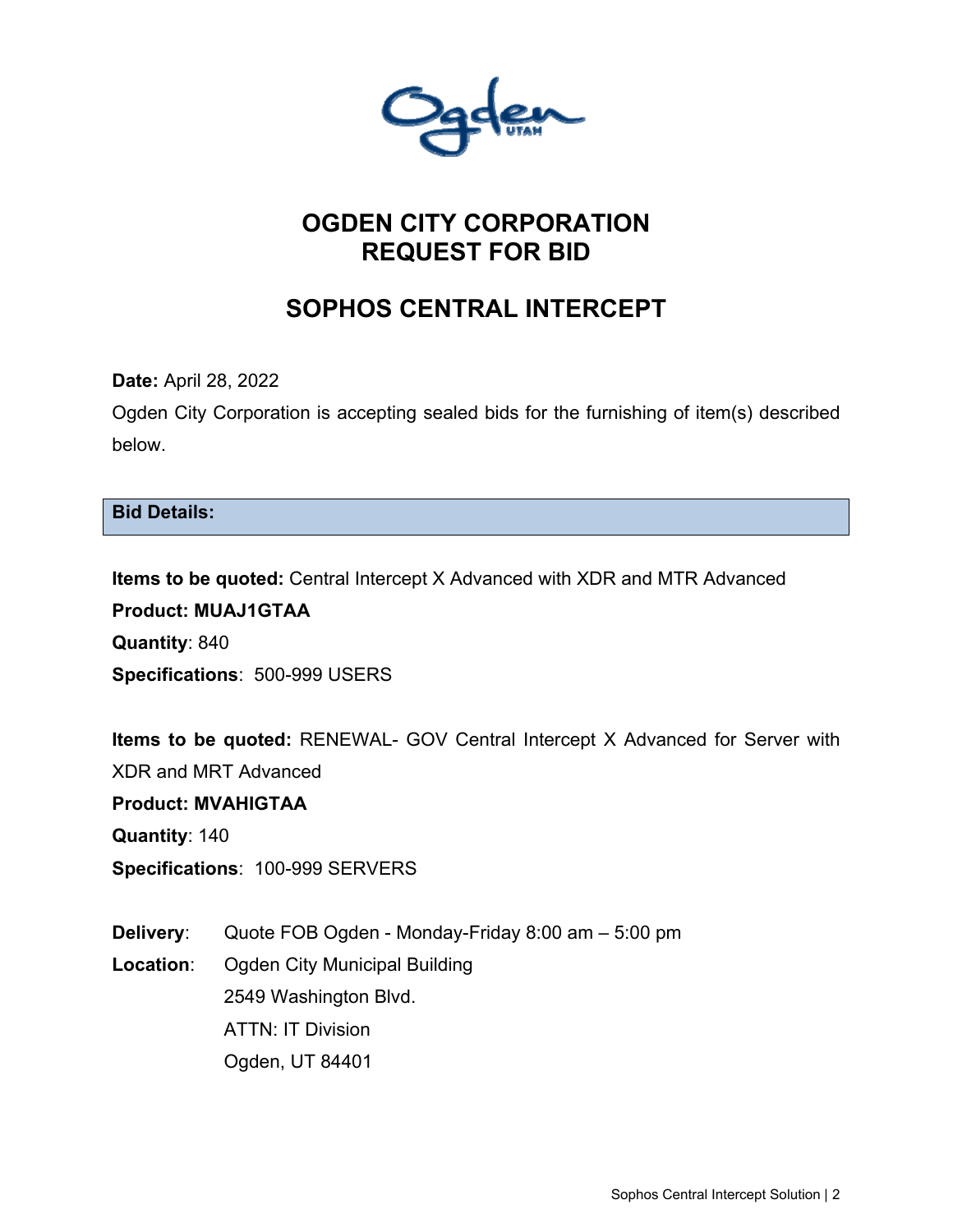#### **Important Information:**

- Pursuant to Ogden City administrative policy 1210-3, the standardization of this IT purchase will allow for consistent staff training and support services. Therefore, there will be no alternative bid / item that will be accepted.
- This is a single award purchase contract.
- There will NOT be a pre-bid conference.
- Submit sealed bids in one envelope and mark the title of the bid/project on the envelope. Bid shall be considered valid for 6 months.

### **General Terms & Conditions:**

Vendors providing goods or services to the Ogden City ("City") acknowledge that by delivering such goods or services they agree to the following terms and conditions. Should a formal contract be executed between City and the Vendor ("Vendor") whether as a result of a formal bid or not, the terms and conditions defined in that contract shall prevail over those listed here in any case of conflict.

1. ACCEPTANCE: Acceptance of this Purchase Order, including the terms and conditions set forth herein, shall constitute the formation of a binding and enforceable contract between City and Vendor. City hereby objects to and will not be bound by any different or additional terms and conditions contained in the acceptance unless each such different or additional term is expressly agreed to in writing by City. Vendor's action in (a) accepting this order, (b) delivering materials or (c) performing services called for hereunder shall constitute an acceptance of terms and conditions below on this order.

2. INSURANCE: All insurance requirements applicable shall be fulfilled prior to the issuance of this Purchase Order. Vendor is responsible for keeping required insurance current until service is complete.

3. PACKING SLIPS or other suitable shipping documents shall accompany each shipment and shall show; Vendor company name and address, name and address for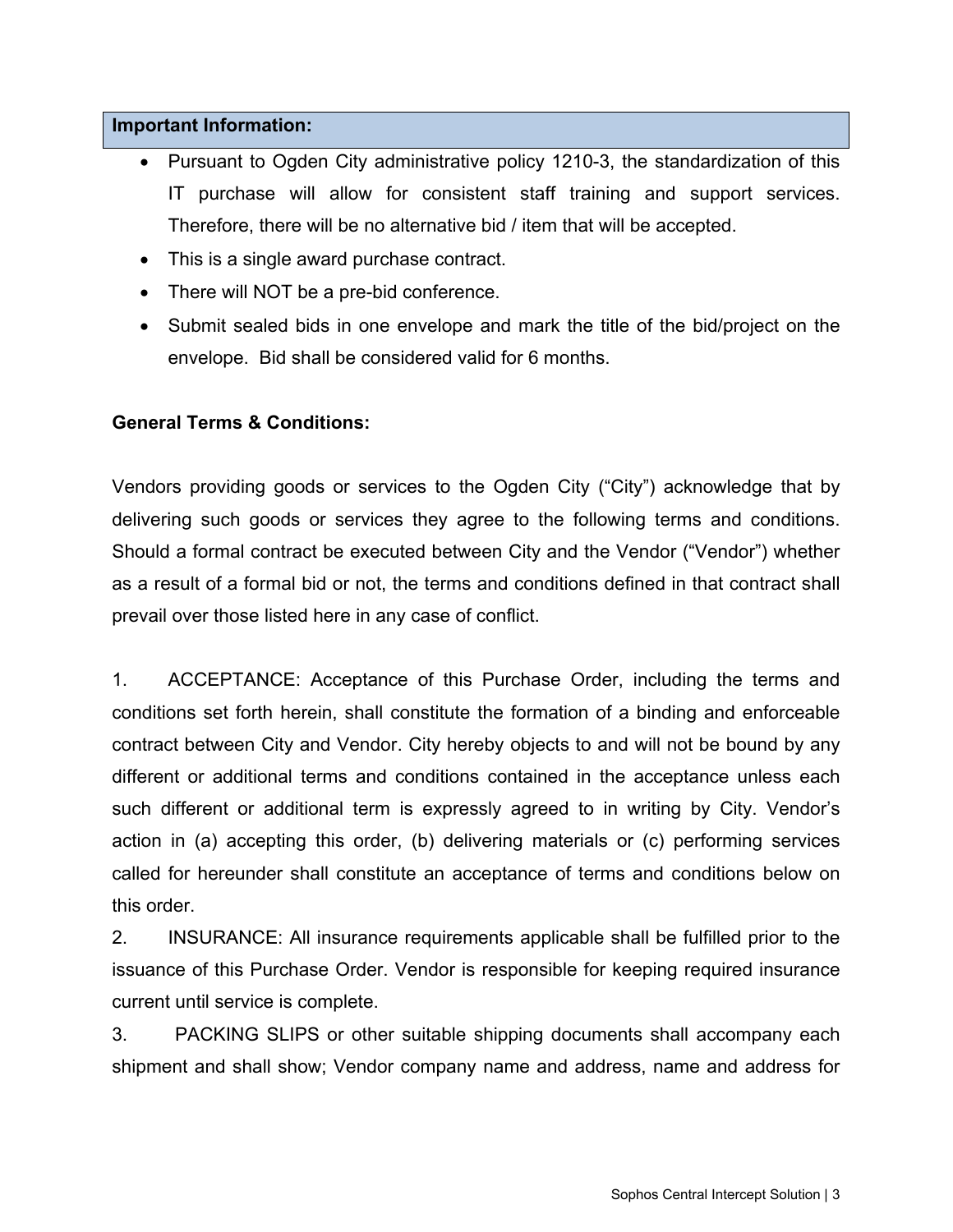City Department to which shipment is being made, City Purchase Order Number and descriptive information as to the items delivered.

A City Purchase Order must be obtained by Vendor before order fulfillment takes place.

4. INVOICES submitted for payment shall be addressed to Ogden City, Accounts Payable Dept., 2549 Washington Blvd 5 th Floor, Ogden City, UT 84401 and shall reference the City approved Purchase Order number.

5. TAXES: City is tax exempt, license number 11912436-002-STC. Invoices shall not include sales tax.

6. PAYMENT: Payment will be made within 30 days of invoice date or satisfactory delivery of the product or service, whichever is later. City will not

be liable to pay late fees or interest.

7. CHANGES/QUANTITIES: No changes may be made to this order without written authorization from City's purchasing representative. Exact quantities ordered should be shipped, except in instances where this is impractical such as material in bulk, uneven lengths, etc., in which case nearest amount available and not exceeding specified quantity is acceptable.

8. BACK ORDERS: All back orders must be approved by City's Purchasing Department. If orders cannot be timely delivered, Vendor shall immediately advise City in writing.

9. QUALITY CONTROL: Goods supplied as a result of this Purchase Order shall be subject to approval as to quality and must conform to the highest standards of manufacturing practice. Items found defective or not meeting specifications shall be replaced at Vendor's expense within a reasonable period of time. Payment for defective goods or goods failing to meet specifications is not due until 30 days after satisfactory replacement has been made.

10. WARRANTY: Vendor shall warrant that all items or services shall conform to the proposed specifications and all warranties as stated in the Uniform Commercial Code and be free from all defects in material, workmanship and title.

11. PATENTS: Upon acceptance of this order, Vendor agrees to indemnify and hold the City harmless from any claim involving patent right infringements, copyrights, or sale franchises arising out of this order.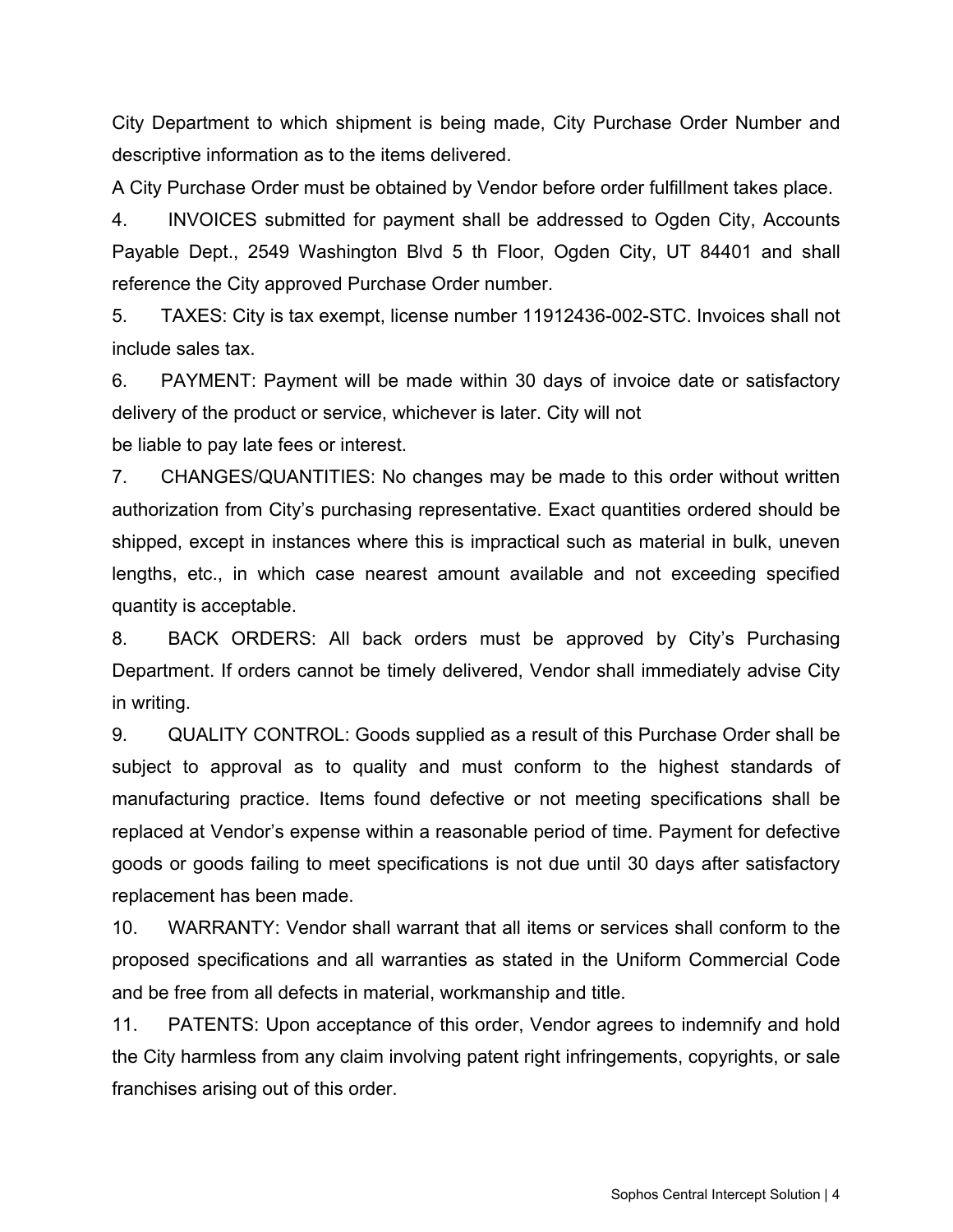12. SHIPPING: All prices must be F.O.B. destination. No boxing or packing charges will be allowed by City unless specifically authorized on the face of this order.

13. RISK OF LOSS: Risk of loss, damage, or destruction of materials covered by this order, regardless of F.O.B. point, shall be and remain with Vendor until the goods are delivered to the destination set out in the order and accepted by City.

14. DELIVERIES: Delivery shall not be made to any place other than the destination indicated on the Purchase Order.

15. CANCELLATIONS: City reserves the right to cancel purchase orders for failure on the part of Vendor to deliver as promised, or within a reasonable time if no delivery commitment is made, unless acceptable notification of delay is given to City by Vendor.

16. LIABILITY: Any person, firm or corporation performing services pursuant to this Purchase Order shall be liable for all damages incurred while in performance of such services. Vendor assumes full responsibility for the work to be performed hereunder, and hereby releases, relinquishes, and discharges the City, its officers, agents and employees from all claims, demands, and causes of action of every kind and character including the cost of defense thereof, for any injury to, including death of, any person whether that person be a third person, vendor, or an employee of either party hereto or of third parties, caused by or alleged to be caused by, arising out of or in connection with the issuance of this order to Vendor, whether or not said claims, demands and causes of action in whole or in part are covered by insurance. Certificate of Insurance may be required for but not limited to Commercial General Liability, Commercial Auto Liability, Workers Compensation, and Professional Liability Insurance.

17. APPLICABLE LAW: This Purchase Order shall be interpreted and enforced according to the provisions of Utah Law, and Vendor shall abide by, and be in compliance with, all applicable laws, statutes, ordinances, and regulations.

#### **ADDITIONAL INFORMATION:**

1. Ogden City welcomes and encourages bids from local, women and minority owned businesses and other disadvantaged business enterprises. Ogden City reserves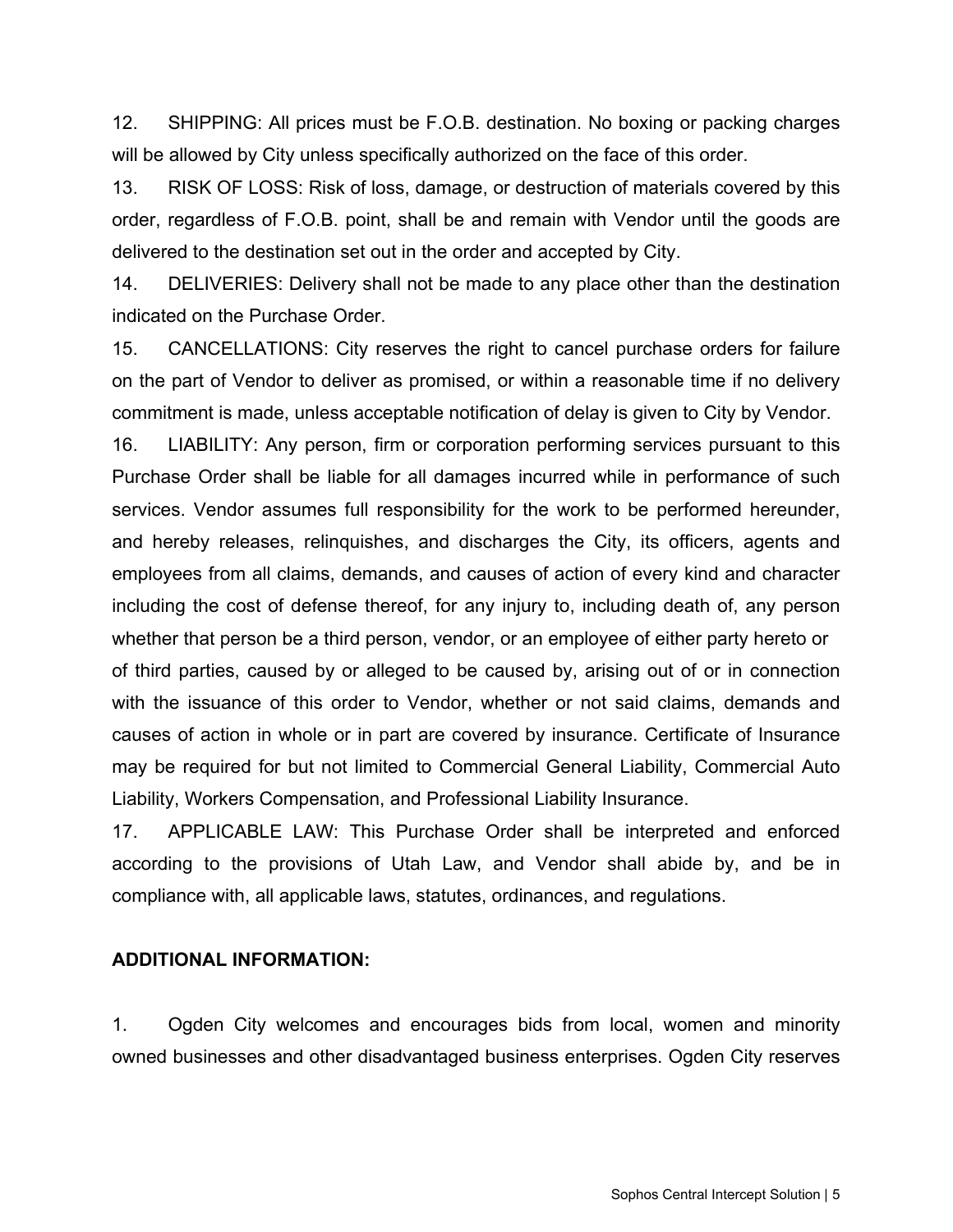the right to cancel or modify this request for bids. There is no guarantee that Ogden City will place the requested goods/services under contract.

2. All costs related to the preparation of bids and any related activities are the sole responsibility of the offeror. No reimbursement will be made by Ogden City for any costs incurred in preparing bids.

3. The City reserves the right to issue contracts to multiple vendors.

4. Ogden City reserves the right to accept or reject this bid or split any portion thereof or call for new bids if their interest or convenience is better by such a course. If any of the above terms are not acceptable to the bidder, it is the bidder's responsibility to so state in writing.

5. Contact Information – If you have questions regarding this RFB: Technical questions should be directed to Andy Lefgren at 801-629-8724. Other inquiries should be directed to the Purchasing Office via phone 801-629-8742 or email purchasing@ogdencity.com

Question and answer period ends on May 13, 2022, at 3 PM.

6. Bid Submission: **May 18, no later than 11 AM;** two (2) copies of the bid and all required documentation shall be submitted in one sealed envelope. On the envelope, indicate your company's name and the RFB name "**SOPHOS CENTRAL INTERCEPT SOLUTION"**

If the bid is submitted by mail or other delivery service, it must be addressed to the Purchasing Office, 2549 Washington Blvd, Suite 510, Ogden UT 84401. It must be received prior to the submission deadline.

The bid may also be hand-carried to the 1st Floor Information Desk (west entrance of the building) at the same address. **LATE BIDS WILL NOT BE ACCEPTED.** No facsimile or email transmittals will be accepted.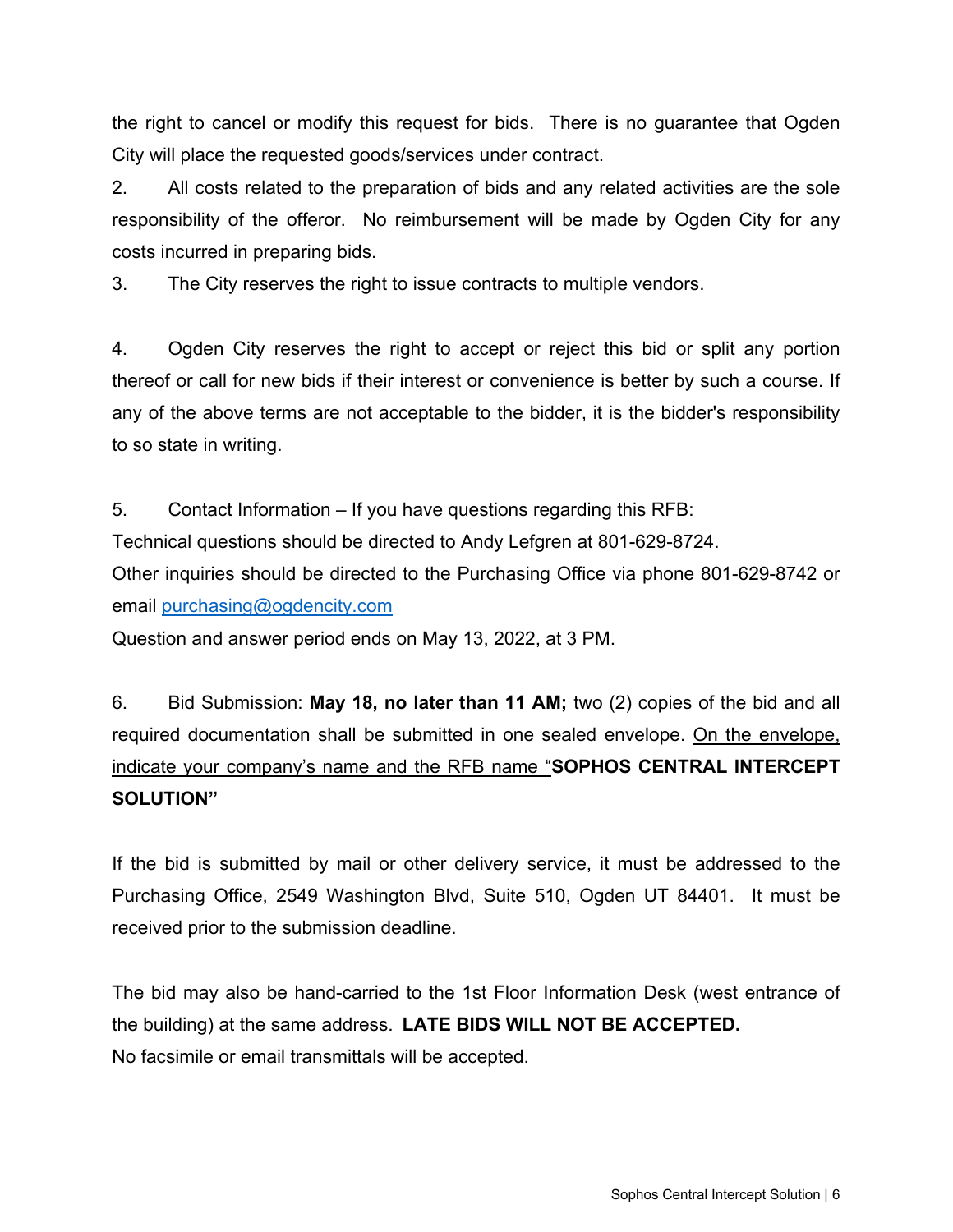It is the sole responsibility of those responding to this RFB to ensure that their submittal is made to the correct location and in compliance with the stated date and time. City offices are closed on holidays.

Once submitted, all bids, including attachments, supplementary materials, addenda, etc. become the property of the City and will not be returned to the offeror. These are considered public records unless protected within Utah Code 63G-2-1.

7. Bid Opening: Bids will be opened and read aloud shortly after the bid deadline at the 7<sup>th</sup> Floor Conference room of the Municipal Building. Bid results will be published on the City's webpage shortly after bid opening https://www.ogdencity.com/264/Purchasing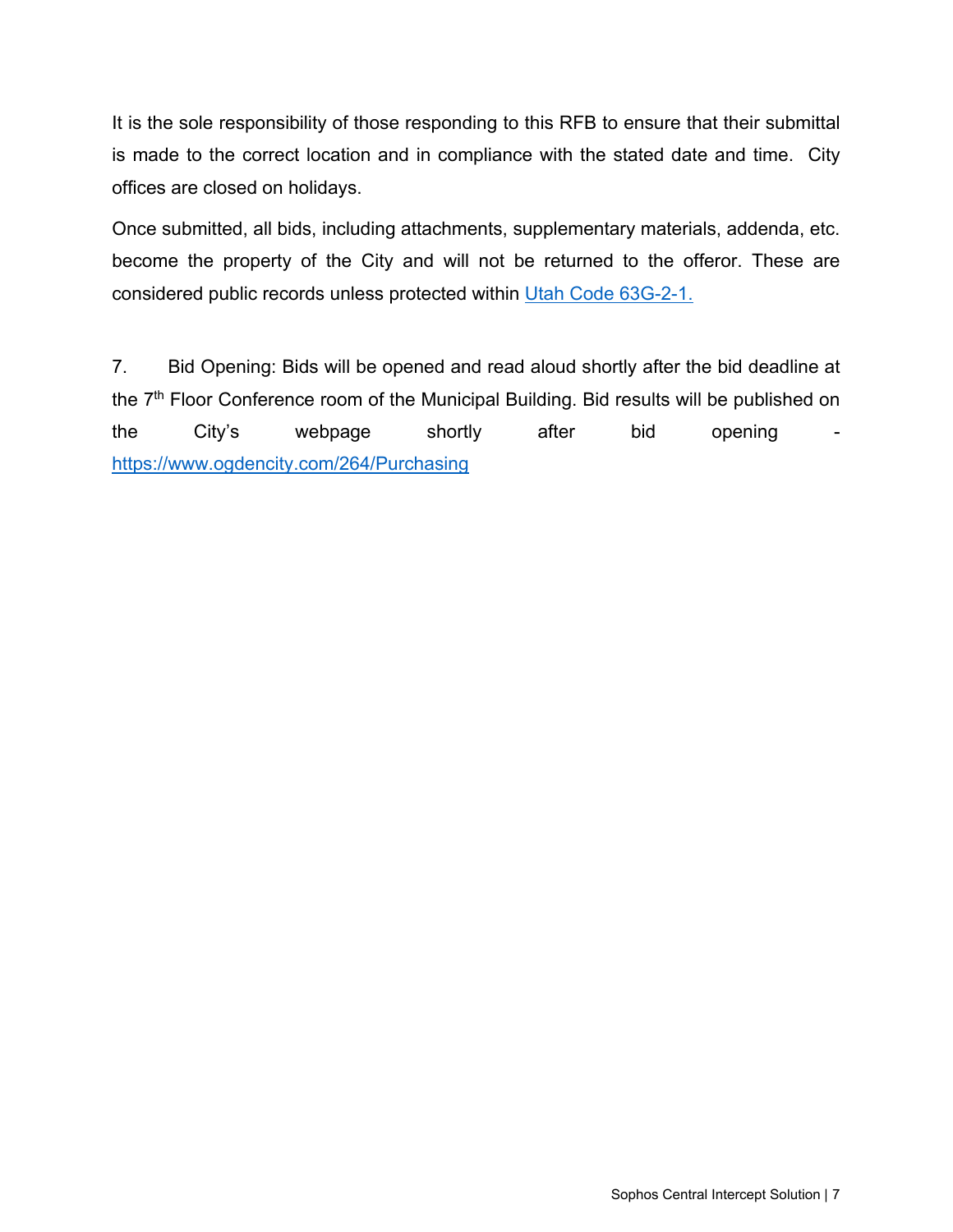|                                          | <b>OGDEN CITY CORPORATION</b>                   |                                  |                          |      |
|------------------------------------------|-------------------------------------------------|----------------------------------|--------------------------|------|
|                                          | <b>REQUEST FOR BID FORM</b>                     |                                  |                          |      |
| <b>SOPHOS CENTRAL INTERCEPT SOLUTION</b> |                                                 |                                  |                          |      |
|                                          | BID DEADLINE: May 18, 2022; No later than 11 AM |                                  |                          |      |
| LATE or FAXED BIDS WILL NOT BE ACCEPTED  |                                                 |                                  |                          |      |
|                                          | Quote Price (FOB OGDEN, UTAH OUR                | Bid will be honored until:       |                          |      |
| DOCK):                                   |                                                 | Six (6) Months from Bid Deadline |                          |      |
| <b>Ogden City Municipal Building</b>     |                                                 |                                  |                          |      |
| 2549 Washington Blvd.                    |                                                 |                                  |                          |      |
| Ogden, UT 84401                          |                                                 |                                  |                          |      |
| Delivery Date: TBD                       |                                                 | <b>Discount Terms: NET 30</b>    |                          |      |
| Company:                                 |                                                 | Phone:                           |                          |      |
|                                          |                                                 |                                  |                          |      |
| <b>Ordering Address:</b>                 |                                                 | City:                            | State:                   | Zip: |
| Type or Print Name:                      |                                                 |                                  |                          |      |
|                                          |                                                 | Email Address:                   |                          |      |
| Authorized Representative's Signature:   |                                                 | Position or Title:               |                          |      |
|                                          |                                                 |                                  |                          |      |
|                                          | <b>PRODUCT DESCRIPTION</b>                      | <b>Unit Price</b>                | <b>Total Price</b>       |      |
|                                          |                                                 |                                  |                          |      |
| Qty 840                                  | <b>MUAJ1GTAA</b>                                | \$                               |                          |      |
|                                          | Central Intercept X Advanced with               |                                  |                          |      |
|                                          | <b>XDR and MTR Advanced</b>                     |                                  |                          |      |
|                                          | 500-999 USERS                                   |                                  |                          |      |
|                                          |                                                 |                                  |                          |      |
| <b>Qty 140</b>                           | <b>MVAHIGTAA</b>                                | \$                               | $\mathbb{S}$             |      |
|                                          | <b>RENEWAL- GOV Central Intercept</b>           |                                  |                          |      |
|                                          | X Advanced for Server with XDR                  |                                  |                          |      |
|                                          | and MRT Advanced                                |                                  |                          |      |
|                                          | <b>100-999 SERVERS</b>                          |                                  | <b>Grand Total Price</b> |      |
|                                          |                                                 |                                  | \$                       |      |
|                                          |                                                 |                                  |                          |      |